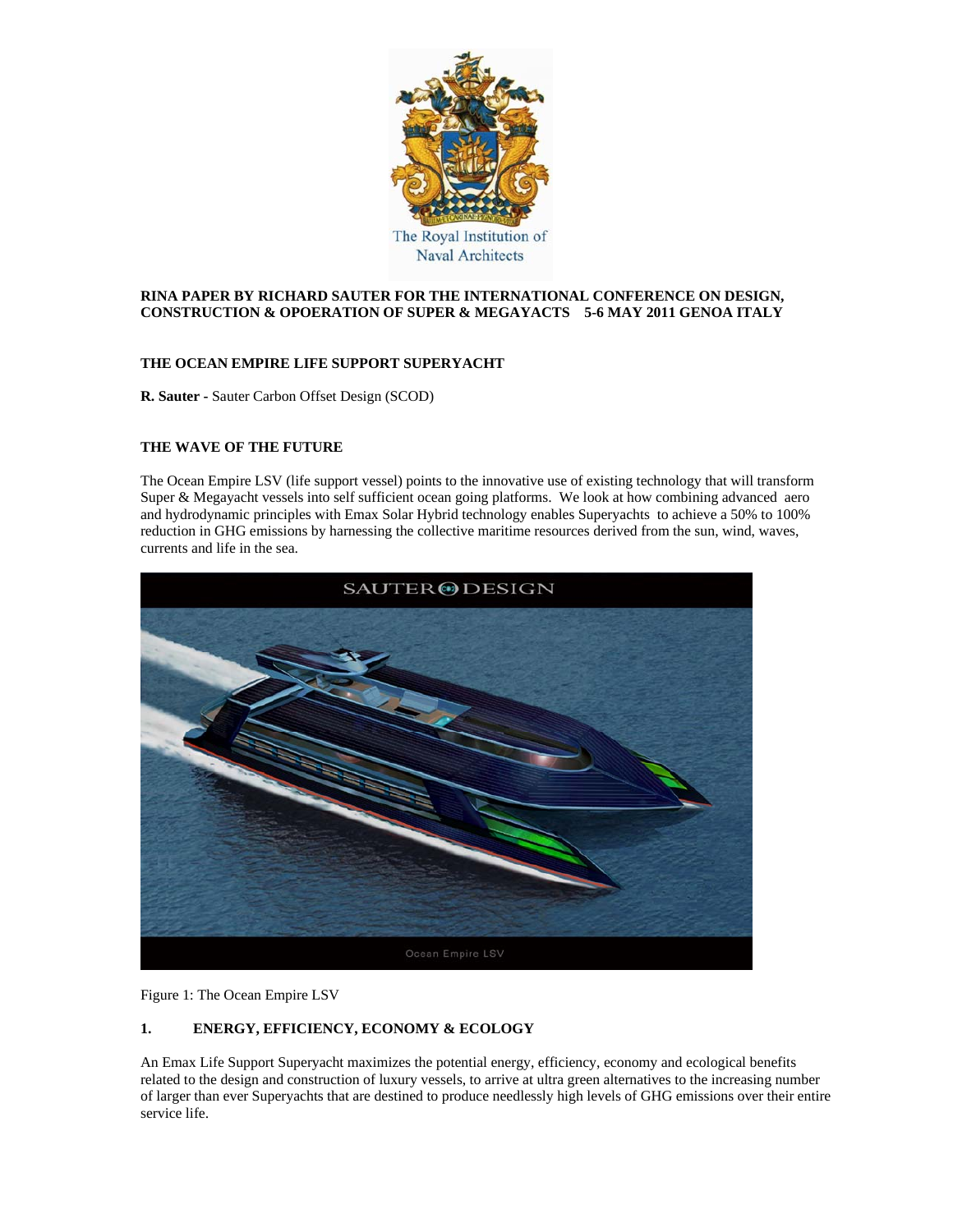#### 1.1 ZERO EMISSIONS ZERO COST

The needless proliferation of global warming pollutants is exacerbated by the fact that, even without trying to predict just how far and how fast fuel prices will rise, we know enough to postulate that the cost savings in fuel, over the service life of Emax Superyachts will more than pay for the solar hybrid innovations that can reduce their fuel consumption and GHG emissions by on average 75%.

To be sure, the initial investment in building Emax Solar Hybrid Superyachts will be 3 to 15 % higher, depending on their size. 3% higher for a 150 meter Gigayachts, reaching 15% higher, for vessels around 40 meters in length. None the less, we can expect the level of return on this initial expense to steadily increase as fuel prices rise and in relation to the type of use and the number of voyages the vessel makes over what could easily be 50 years of service.

## **2. A COST EFFECTIVE GUIDE TO LIVING FREE**

The principle objective of this paper is to identify the cost effective, currently available OEM technologies that will elevate high profile Superyachts to exemplar Carbon Offset Vessels that will establish a foundation on which the movement towards responsible yachting can build.

In reaching this goal, theoretical arguments that might favour one type of design over another are avoided by identifying the empirical evidence that establishes the practical superiority of one design feature over another.

With that in mind the Ocean Empire LSV utilizes existing maritime, aerospace, automobile and industrial technologies that can provide present day hi-performance Superyachts with every accustomed luxury within their full range of operation, which extends from a 50%, reduction in consumption and GHG emissions to Carbon Neutral and unlimited Zero Carbon cruising.

### 2.1 EXISTING TECHNOLOGY PRESENT IN THE OCEAN EMPIRE LSV:

- Turbo Compound DD16 Electric Power Generation by Daimler/Interpower
- Automated Traction Kite by SkySail

.

- Photo-Voltaic exoskeleton by SunPower
- OEM Electronic Controller (KER) (Kinetic energy regeneration)
- Motion Damping Regeneration (MDR) Maurer Sohnes /Advanced Motion Technologies
- Electric Propulsion Surface Drives by Voith
- Carbon/Kevlar Composite Wave Piercing Hi-efficiency displacement hulls by NedShip/SCOD
- Aerodynamic Radar Canopy with PV Wing Spoilers by SunPower/SCOD
- OEM Energy Efficient Equipment and Lighting
- OEM AC & Refrigeration with Waste Heat Recovery
- OEM Computerized Energy Management, Maintenance & Guidance
- OEM Plug-in Lithium ion Battery Storage UPS rated at 2,000KWh

### **3. THE EMAX SUPERYACHT AS A CARBON OFFSET PROJECT**

The opportunity is there for ship builders to address the provisions of the Kyoto Protocol by creating what amounts to a Carbon Offset Project based on cutting edge Solar Hybrid Superyachts able to offset from 1 to 8,000 tons of GHG emissions every year. This is more than many Certified Carbon Offset Projects in developing countries can achieve.

With the Monaco Boat Show going Carbon Neutral, we see carbon credits moving to the centre stage of the Superyacht world. Even so, existing offset schemes for Superyachts, though having merit, do not address the enormous carbon footprint that is left in their wake.

Purchasing carbon offset credits does not reduce GHG emissions in Superyachts, let alone in Mega or Gigayachts. In reality, because of their increasing numbers, this practice is causing GHG emissions to rise in this sector. What's needed whether certified or not, are high profile Superyachts that match or even surpass their counterparts, while meeting the IMO's achievable target of a 75% reduction in GHG emissions.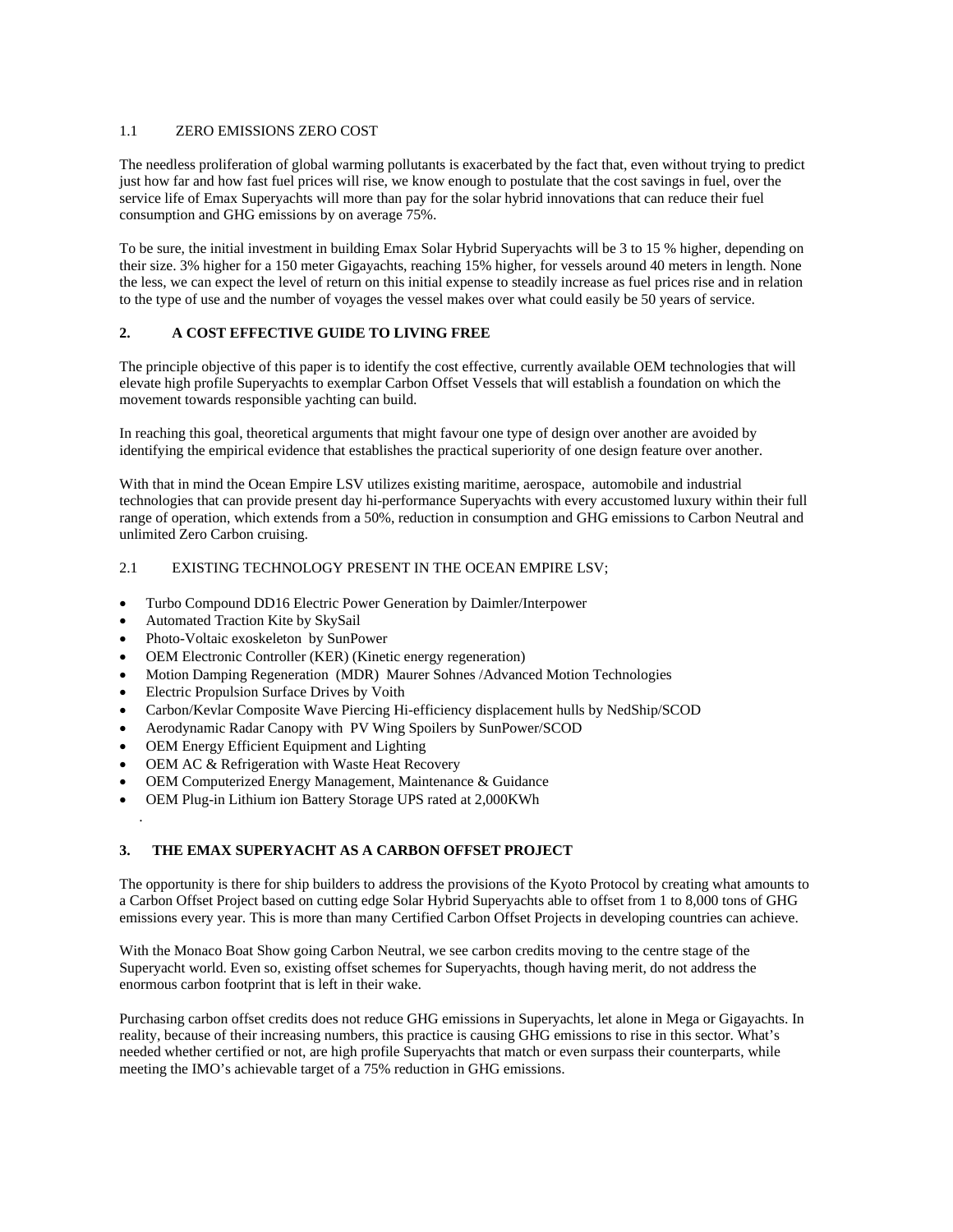The Ocean Empire Life Support Superyacht goes a step beyond, by providing an unlimited zero cruising range at 14 knots and by harnessing enough energy to allow for up to 5,000nm of Carbon Neutral Cruises at speeds of up to 22 knots.

## 3.1 SUPERYACHTS AS POWER STATIONS

As a Power Generating Carbon Offset Vessel, the Ocean Empire LSV stands in readiness to return to the grid, the renewable energy she generates at moorings. Plugged-in, up to 450 MWhs of energy harnessed from her PV exoskeleton, turbine props and motion damping regeneration may be stored in her 2MWhs UPS, or returned to the grid via V2G (vessel to grid) systems already in use and planed for massed produced plug-in vehicles in the next few years.

# 4. **CAPITALIZING ON THE SUN, WIND, WAVES, CURRENTS AND LIFE AT SEA**



Figure 2: The Ocean Empire LSV

Today we find that the very same marine environment that challenges the design elements of ocean going vessels is also capable of generously rewarding voyagers with an unlimited supply of clean energy.

The existing technology that makes this possible is there for the taking. The apparent inertia associated with maritime advances in Eco Conscious Superyachts is not due to buyers having a lack of interest, but to buyers having a lack of choice.

#### 4.1SUN POWER

Energy from the Sun not only lights and heats our planet, it sustains life and powers the winds which along with The moon are constantly reshaping the 7 seas. The Ocean Empire LSV employs readily available systems that capture the rays of the sun to power her PV (Photo Voltaic) exoskeleton and illuminates her two hydroponic farms.

Taking full advantage of the increased luminosity coming from the reflective surface of the water, her state of the art Photo Voltaic exoskeleton covers all sides of the vessel, not just the top. The exposed aerodynamically contoured PV surfaces are imbedded with SunPower Solbianflex panels producing 190 Watts per square meter with an efficiency greater then 22, 5%.

Made with crystalline cells embedded in polymers with high- resilience technology, the panels can be walked on and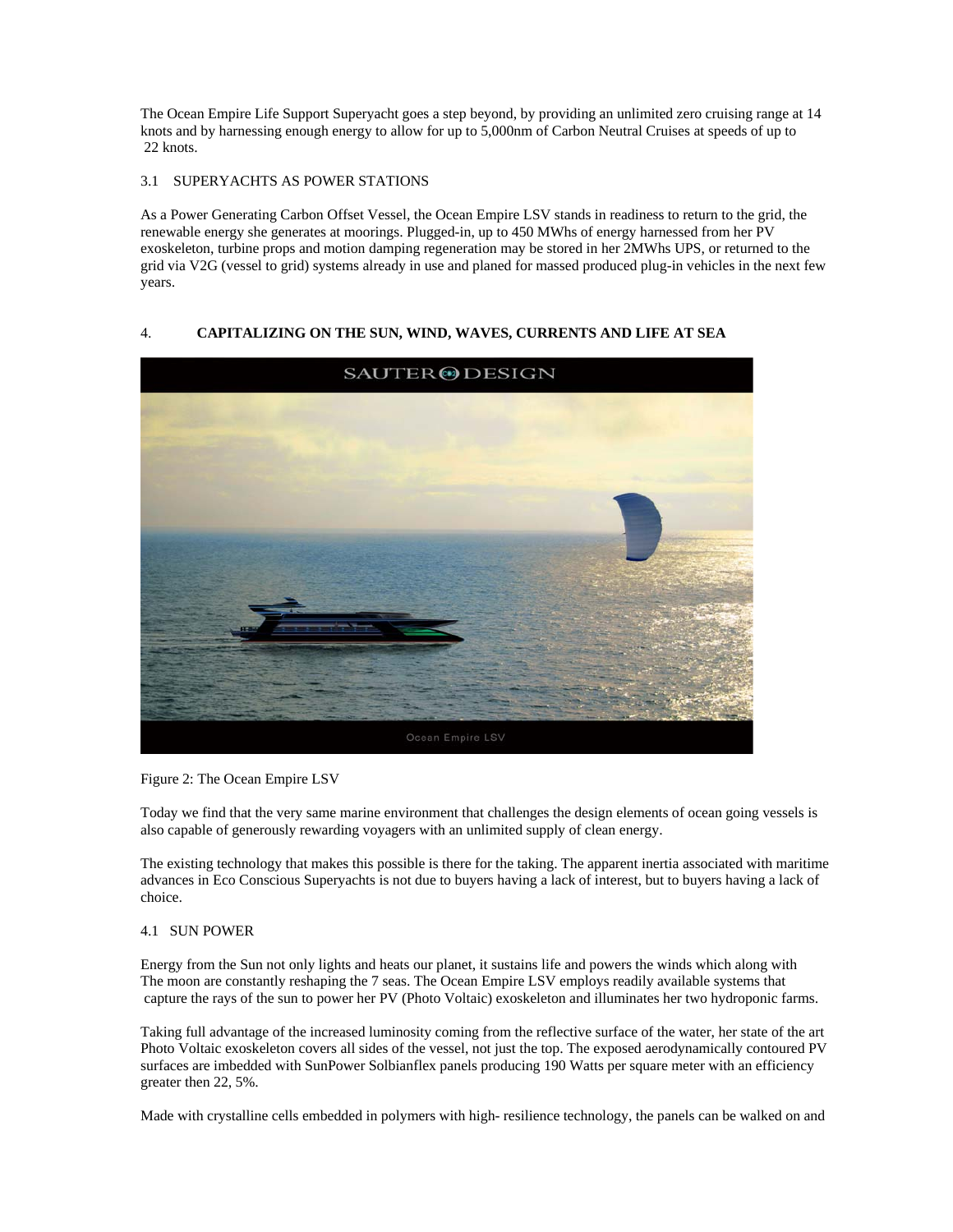Are highly resistant to the marine environment. Flexible and about 1/ 8th the weight compared to traditional glass panels, they are ideally suited for covering the contoured aerodynamic surfaces of hi-performance yachts.

### 4.1a Sun Power Carbon Offset Cost Benefits

This PV exoskeleton generates up to 350 MWhs of energy per year, reducing diesel consumption by 90 tons and its related GHG footprint by up to 300 tons per year. Over their 25 year warrantee, these PV panels will prevent over 7,000 tons of GHG emissions from polluting the environment. The cost savings in fuel over that same period of time outrageously exceeds the initial cost of the system.

### 4.1b Fish and Two Veg

The Ocean Empire Life Support Superyacht incorporates fishing stations and two greenhouses employing automated hydroponic growing facilities, from which organic produce can be harvested, preserved and stored. Sunlight for photo-synthesis pours into these greenhouses glazed with polycarbonate set into the bow. This onboard farm grows enough plant life in the form of fruit and vegetables to balance the high protein fresh catches available every day. Fishing is done with trawling lines never with nets.

## 4.2 MOTION DAMPING REGENERATION (MDR)

The Ocean Empire's MDR (motion damping regeneration) is basically an ATMD (Adjustable Tuned Mass Damper), utilized in skyscrapers such as Taipei 101 to reduce their swaying motion. In this application 16 tons of Lithium- ion batteries are the Mass, while linear generators produce up to 50 kWs of electricity as they dampen the motion of the vessel.

Active Regenerative Suspension Systems developed by Bose, Advanced Motion Technology and others are the most important component in the MDR system. They are the key to harnessing the powers of the commonly used ATMD.

In this application the regenerative dampers are travelling up to 20 cm in either direction at variable rates between 10 to 30 cycles per minute. The Lithium-ion battery mass is rated at 2 MWhs and weighing 16 tons is approximately  $1/6<sup>th</sup>$  the weight of the vessel, a weight with enough of a counter-acting force to reduce yacht motion appreciably.

# 4.2a Lithium-ion UPS with Extended Life

Lithium-ion batteries probably power your laptop. They are the most efficient batteries to date. Cooling them and keeping them from running down extends their life. At sea, as one might imagine, cooling is made easy. A constant charge from MDR in conjunction with capacitors, KER (Kinetic Energy Regeneration) and PV sources of energy reduces the number of battery cycles the Ocean Empire LSV will encounter in daily operation, particularly when cruising.

### 4.2b Cost Effective Mass Produced Products

The expected life of the MDR Lithium-ion batteries is 10 years. The energy generated by MDR more than covers the cost of replacing the batteries at those intervals. While the cost of diesel is expected to rise dramatically over the next 10 years, the cost of hi-tech batteries is expected to drop, largely due to their much wider use in the automotive industry.

#### 4.2c MDR Carbon Offset.

The amount of electricity generated by MDR is estimated at up to 400 MWhs per year. This is equivalent to reducing diesel consumption by 100 tons and GHG emissions by around 300 tons per year. Over 50 years, MDR can prevent up to 15,000 tons of global warming pollutants from entering the atmosphere.

#### 4.3 POWER FROM CURRENTS & KER

When employing prop driven electric propulsion, under the following conditions, electronic controllers will convert the props to Power Generating Turbines.

- While the boat is moored where currents are strong.
- While powersailing if the speed of the Ocean Empire exceeds a fixed point due to favourable currents, gusts of wind or accelerating off the crest of wave. This form of energy capture is often referred to as kinetic energy regeneration or KER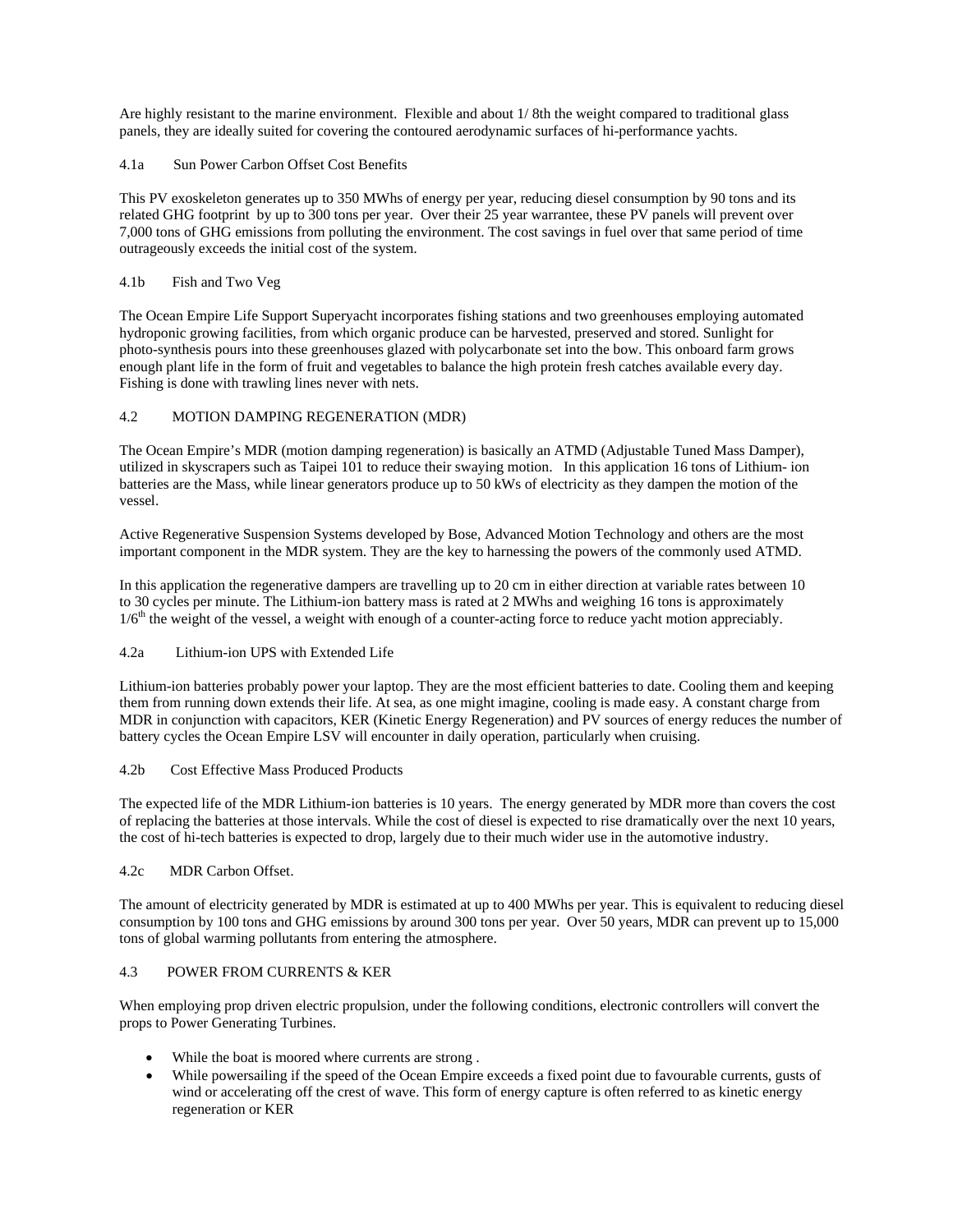#### 4.3a Turbine Energy Carbon Offset

There is no way to accurately estimate the amount of electricity generated by props acting as turbines when conditions warrant it. Examples of Motorsailing Regeneration Systems produced by Solomon Technologies indicate that 10% of the kW energy from the sails can be fed to the UPS or capacitors for immediate reuse at the props. This process would give up to 20kWs of free energy when powersailing. When moored, examples in Manhattans East River are showing that the Ocean Empire LSV might produce up to 10kWs of electricity from the props acting as turbines.

Based on these estimates, the Ocean Empire LSV moored in the East River beside the UN, would generate up to 90 MWhs of energy a year from her turbines, saving 25 tons of diesel and reducing GHG emissions by up to 75 tons. At sea, let's assume that her turbines would generate another 50MWhs of energy per year. From harnessing currents and KER, this would bring the total reduction in GHG emissions over her service life to more than 6,000 tons.

# 4.4 WIND POWER

Employing an automated launch and recovery traction kite can push the Zero Carbon cruising speed of the Ocean Empire LSV to 18+knots along with charging her Lithium UPS as it attenuates the speed surges related to KER.



Figure 3: The Ocean Empire LSV

The auxiliary SkySail on the Ocean Empire LSV is the most efficient sail in existence. It is capable of generating more than 2kWs of power per square meter. Being inflatable, the kite's deployment is made quite simple by inflating it with Hydrogen generated on board.

An 80 square meter SkySail will, according to wind conditions generate between 100 and 200 kWs of power. Add to this, the 350kWs of power generated by Emax D/E Propulsion, and speeds of 22+ knots are achievable. With the aid of the SkySail, at maximum speed under full D/E Solar Hybrid Power, fuel consumption and GHG emissions are reduced by more than 50%.

4.1 Wind Power Carbon Offset

Cruising with Zero Emissions at an average speed of 16 knots, the amount of energy generated by the SkySail with KER is approximately 4 MWs per day. At this speed a Zero Carbon circumnavigation of the globe could take around 60 days. The amount of wind power a SkySail will harness on this journey is around 250 MWs, which reduces diesel consumption by up to 85 tons. On this one voyage alone, a minimum of 250 tons of GHG emissions are prevented from polluting the planet, over 50 years this figure could conceivably reach 15,000 tons.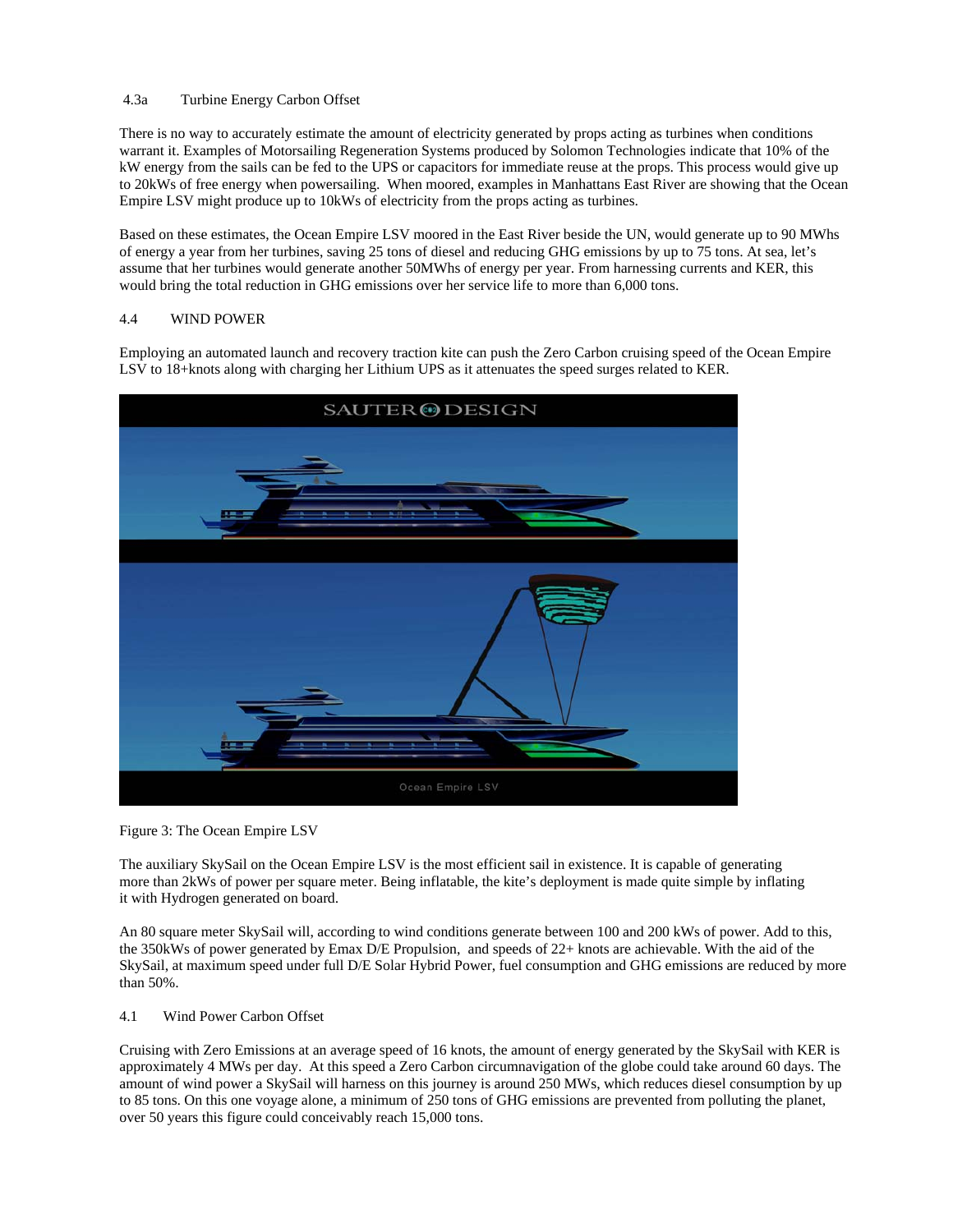## **5. CAPITALIZING ON FLUID DYNAMIC EFFICIENCY**

We have seen the part that the generation of green energy can play in reducing consumption and its related GHG emissions by 50% to 100% in the Ocean Empire LSV. The following sections looks at the part efficiency plays in this process, starting with the application of aero and hydrodynamic principles that we see work, and for the most part, see ignored.

### 5.1 FORM FOLLOWS EFFICIENT FUNCTION

Advanced design features that optimise a vessels' performance below and above the waterline have a direct effect on the performance of vessels, not just in terms of speed, but in terms of the power requirement necessary to attain a given speed. The best and most cost effective way to reduce the power consumption in propelling a Superyacht, is to arrive at a 'form' that delivers the highest level of fluid dynamic efficiency.

### 5.2 Aerodynamics

Above the waterline the application of the fundamental aerodynamic principles seen in every form of modern transport, is for the most part ignored in Superyachts. This disregard for the ill effects of 'drag' has increased the fuel consumption and related GHG emissions by up to 20% in just about every yacht ever built, and will continue to do so until they have all been replaced with aerodynamic models that reflect the knowledge and conscience of our age.

The Aerodynamic cowling that encloses the electronic guidance and communication systems on the Ocean Empire LSV, reduces her drag and with it her related carbon footprint. The same is true of the rear PV spoilers employed on the upper deck, and spoilers at the rear of the demi-hull.

The optimization of every aspect of the Ocean Empire's aerodynamics was given top priority because as a passive design solution, it constitutes one the most cost effective ways to lower fuel consumption and GHG emissions in vessels of all types and sizes.

#### 5.3 Hydrodynamics

Whether one is willing to admit that the Froude law only applies to poorly designed displacement hulls, there is no denying that fast displacement hulls are far more efficient than their semi-planing counterparts. Looking at their use in high speed catamarans they require half the power of hi-performance semi- planning yachts to reach speeds of 45+knots.

For those that think that high efficiency displacement hulls don't apply to lower aspect ratio mono-hulls, there are the 55 knot, 16 and 22 meter SBS vessels that successfully challenge that notion.



Figure 4: The Ark Angel LSV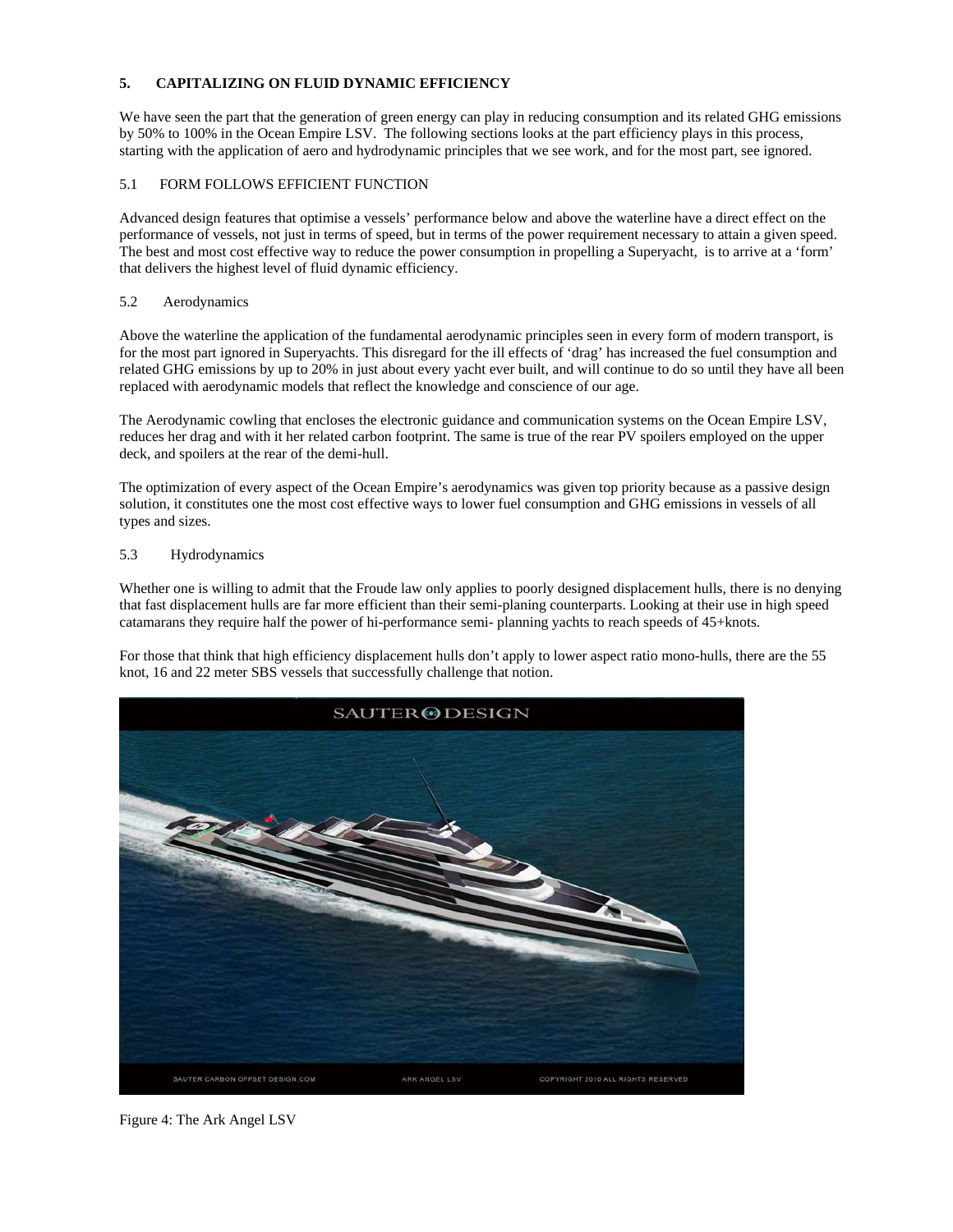Superyacht designs that ignore the superior efficiency clearly shown in hi-speed wave piercing displacement hulls throw away the opportunity to dramatically reduce their carbon footprint. As with the application of well established aerodynamic principles, the benefits derived from passive hydrodynamic innovations, are one of the most cost effective ways to reduce fuel consumption and GHG emissions, in the worst cases by up to 50%.

# **6. EMAX DIESEL ELECTRIC POWER GENERATION**

The Emax Power Generating System on the Ocean Empire LSV features the only compound engine other than the Curtiss Wright Cyclone to ever go into production; the Daimler Bluetec Turbo Compound DD 16. It is a in-line six cylinder diesel engine that features a Turbo Compound System whereby exhaust gases drive a velocity turbine to recover energy that would otherwise be lost.

Employing an EPA (Environmental Protection Agency) regulated "on road" Turbo Compound Genset provides the aero and hydro-dynamically advanced Ocean Empire LSV with the cleanest marine propulsion system in the world. At 22 knots her fuel consumption and GHG emissions are reduced by 50%. Cruising at 18 knots by up to 75% and at 14 knots by up to 85%

Bluetec emission technology is a fully automatic system used for automotive applications to comply with the far more stringent automobile emission regulations. It utilizes a compilation of technologies to keep emissions to a minimum. These include; exhaust gas recirculation (EGR), diesel particulate filter (DPF), diesel oxidation catalyst (DOC) and selective catalytic reduction (SCR). The SCR requires urea as an activation fluid; the approximate dosage of 2 per cent of fuel consumption is metered and supplied from a separate tank.

There is no reason why Gensets, marine or otherwise couldn't be powered by the far greener state of the art turbo compound engines. Companies like Interpower in the UK will provide a marine certified Daimler Bluetec turbo DD 16 Genset on request.

## 6.1 EMAX SUPERYACHT CARBON OFFSET

When matched against comparable Superyachts, cruising at 18 knots the Daimler Emax Genset saves the Ocean Empire up to 2.5 tons of diesel per day. One 4,500nm cruise will reduce her GHG emissions by up to 80 tons. As a chartered Superyacht this reduction could easily come to 200 tons per year. Over her entire service life, one might expect Emax D/E power generation to stop more than 5,000 tons of GHG emissions from polluting the air.

# **7. POWER FROM THE GRID VS POWER FROM THE PUMP**

While the capacity to sell green energy via a V2G system won't be seen for a few years, the benefits to being plugged-in are presently real. The energy supplied from the grid has a much smaller carbon footprint associated with its production. Where available, hydroelectric, wind, and solar power generation is virtually green. Even the Power generated from Coal fired plants is cleaner than the diesel utilized on Superyachts, and far cleaner than bunker fuel.

To have some idea of the harmful effects directly related to Bunker fuel, there is this news to reflect on; The IMO now allows the US EPA to require that large ships entering American waters burn only the new- low sulphur, relatively clean fuels, instead of the staggeringly dirty "bunker fuel" that most of today's commercial vessels use. The EPA estimates that this agreement will prevent as many as 14,000 premature deaths and 5 million cases of acute respiratory illness every year.

# **8. TOTAL AMOUNT OF CARBON OFFSET**

When the Ocean Empire LSV is viewed as a Carbon Offset Superyacht, we see that the potential is there to save up to 400 tons of diesel, thereby eliminating the proliferation of up to 1,200 tons of GHG emissions per year. Given that the servicelife of a carbon composite LSV is well over 50 years, it's safe to say that this one vessel can prevent at least 50,000 tons of global warming emissions from needlessly polluting our planet.

# **9. CONCLUSION**

If we are to take some responsibility for preserving our world for future generations to enjoy, we need to consider the two fundamental ways to transform Superyachts into what might be considered Paradigm Carbon Offset Vessels.

a. Design Superyachts that adopt, optimize and apply existing technology to harness as much green energy as possible

b. Design Superyachts that adopt, optimize and apply existing technology to reduce the size of their carbon foot print as much as possible.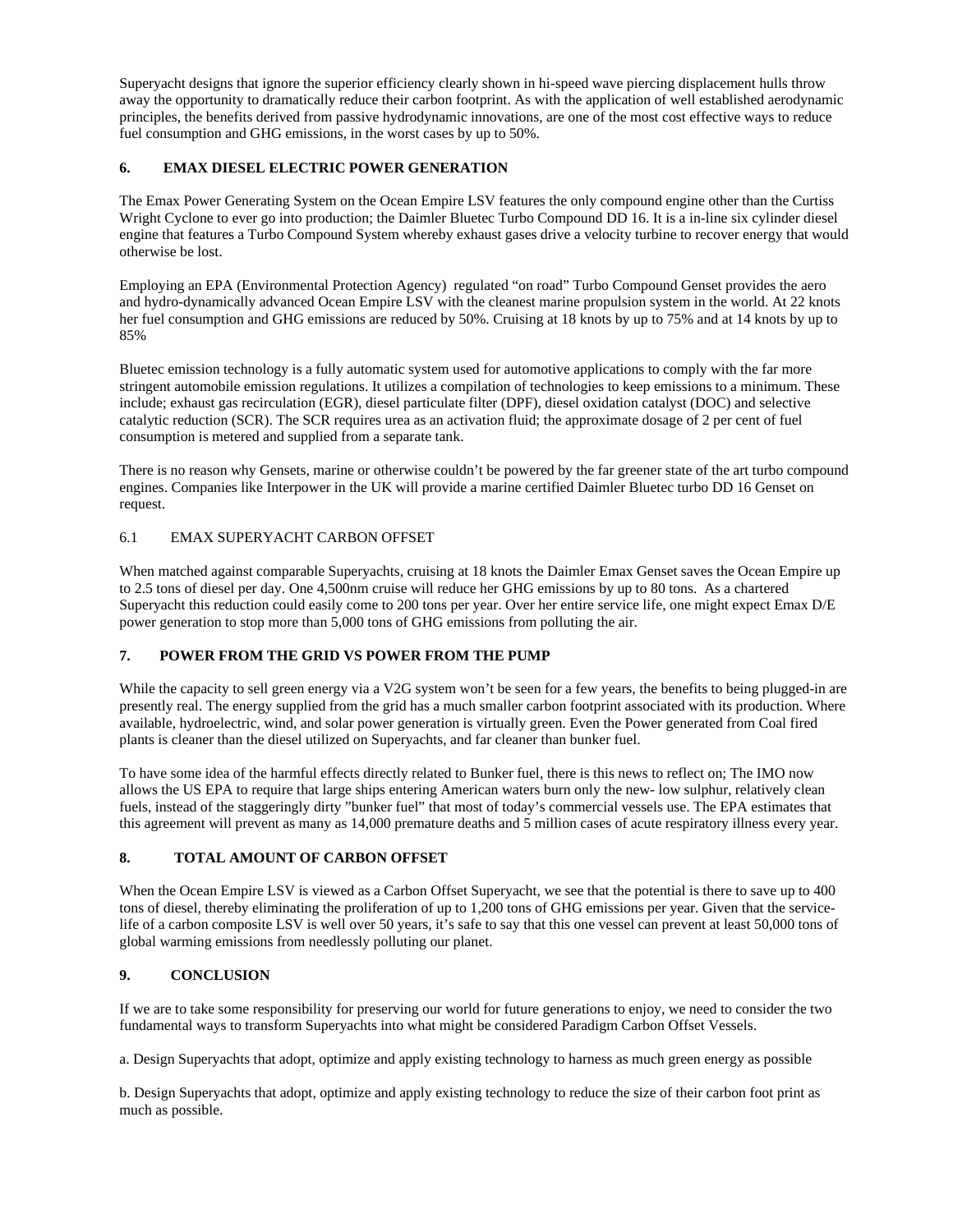The Ocean Empire LSV is evidence that the adoption, optimization and application of existing technology to achieve a 50 to 100% reduction in the carbon footprint of Superyachts is indeed possible.

# **10. OCEAN EMPIRE LSV SUPERCAT SPECIFICATIONS**

- Length overall 44m
- Beam: 15.5 m
- Draft: 0.8 m (50% load)
- Hull & decks: Carbon/Kevlar Composite
- Displacement: <100 t
- Auxiliary sky sail; 80+sq. m
- PV exoskeleton; 70kW
- $\bullet$  MDR: 50 kW
- Turbine with KER; 20kW
- D/E engine: 350kW Emax Turbo Compound DD16 D/E power generation
- Electric power: 600kW divided into 4 x 1.5m electric surface drives
- Battery: Lithium-ion 2MWh. 16t
- Fuel Capacity: 25,000 l
- Fresh water: 5,000 l
- Berths: 10 Guest/8 Crew
- 2 Hydroponic Farms & Fishery
- Tenders: 2 x Solar Hybrid Guardian S Class 9.5m Tenders
- Carbon Neutral cruising range at 22 knots up to 5,000nm.
- Carbon Neutral cruising range at 18 knots up to 12,000nm.
- Zero Carbon Powersailing range at an average of 16 knots unlimited
- Zero Carbon motoring range at an average of 12 knots unlimited

#### **11. ACKNOWLEDGEMENTS**

We thank the organizations and companies listed here for their pioneering achievements:

Daimler, SunPower, Solbianflex , Maura Sohnes, Advanced Motion Technology, Solomon Technologies, Incat, Knierim, Vosper Thorneycroft, Interpower, IMO, Tesla, SkySail, Voith, Wartsila, Kyoto Protocol, Siemens, Verdant Power, Energy Star, Sistemar, GM Allison, Delco Remy, Stadt, Ulstien, Scaled Composites, Multimarine, Atlantic Motor Yachts, EPA and DOE.

#### **12. DISCLAIMER**

Estimates on fuel consumption and GHG emissions are based on averages that might vary by + or -10% depending on the age, condition and make or model of an engine.

Estimates on levels of efficiency for an item are based on averages that can vary by  $+$  or  $-$  10%, depending on the age, condition, make or model and from one design to another.

#### **13. BIOGRAPHY**

**Richard Sauter** is the founder of Sauter Carbon Offset Design. His origins stem from R&D related to designing safer hiperformance alternatives for the automobile industry, which ultimately led to exhibiting advanced concept cars at The Geneva Palexpo, Frankfurt and Earls Court Motor Shows.

Innovative firsts in his designs include; the lowest CD (.026) ever recorded at the MIRA wind tunnel for a full size 4 door passenger car, a safe at any speed Kevlar bodied car, an explosion- proof fuel tank in a production car, a supercharged V8 production car and a production car with a built- in solar powered generating system.

In 1992 Richard Sauter received a British Patent for an automotive Supercharger. UK Patent GB 2209802.

R&D Supercharged prototypes for manufacturers include; A supercharged Aston Martin Lagonda, a Supercharged V6 Volvo, a supercharged Peugeot 205, a Supercharged Fireball Rover V8 engine for British Leyland.

Sauter Carbon Offset Design offers the maritime industry designs and consultations specializing in Ultra Green Hi-Performance Superyachts, and smaller pleasure craft.

Sauter Carbon Offset Design Portfolio includes;